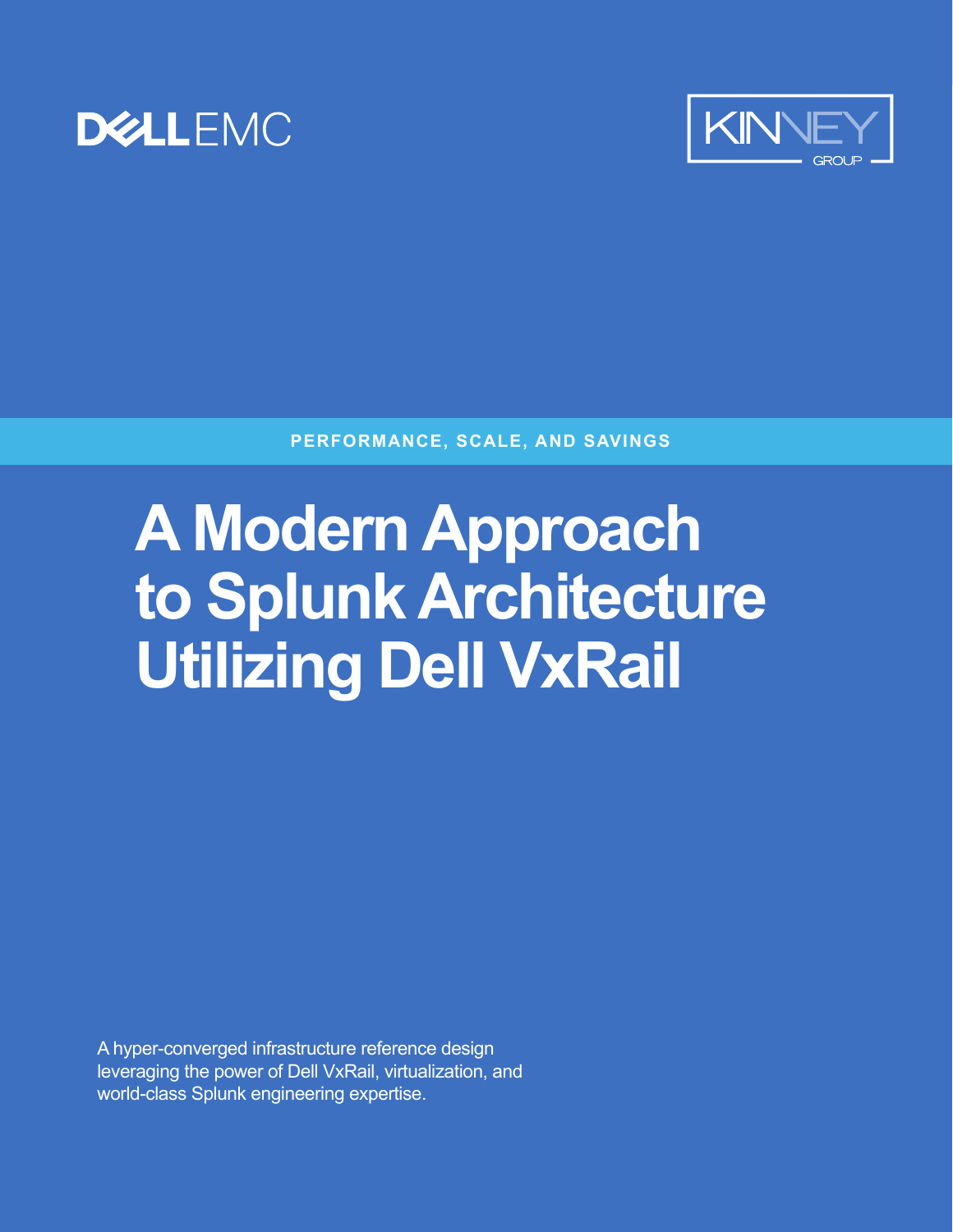Copyright © 2022 Kinney Group, Inc., and Dell Inc. All Rights Reserved. Dell, EMC, and other trademarks are trademarks of Dell Inc. or its subsidiaries. Other trademarks may be the property of their respective owners. Published in the USA March 2022.

The information in this publication is provided as is. Dell Inc. makes no representations or warranties of any kind with respect to the information in this publication, and specifically disclaims implied warranties of merchantability or fitness for a particular purpose.

Dell Inc. believes the information in this document is accurate as of its publication date. The information is subject to change without notice.



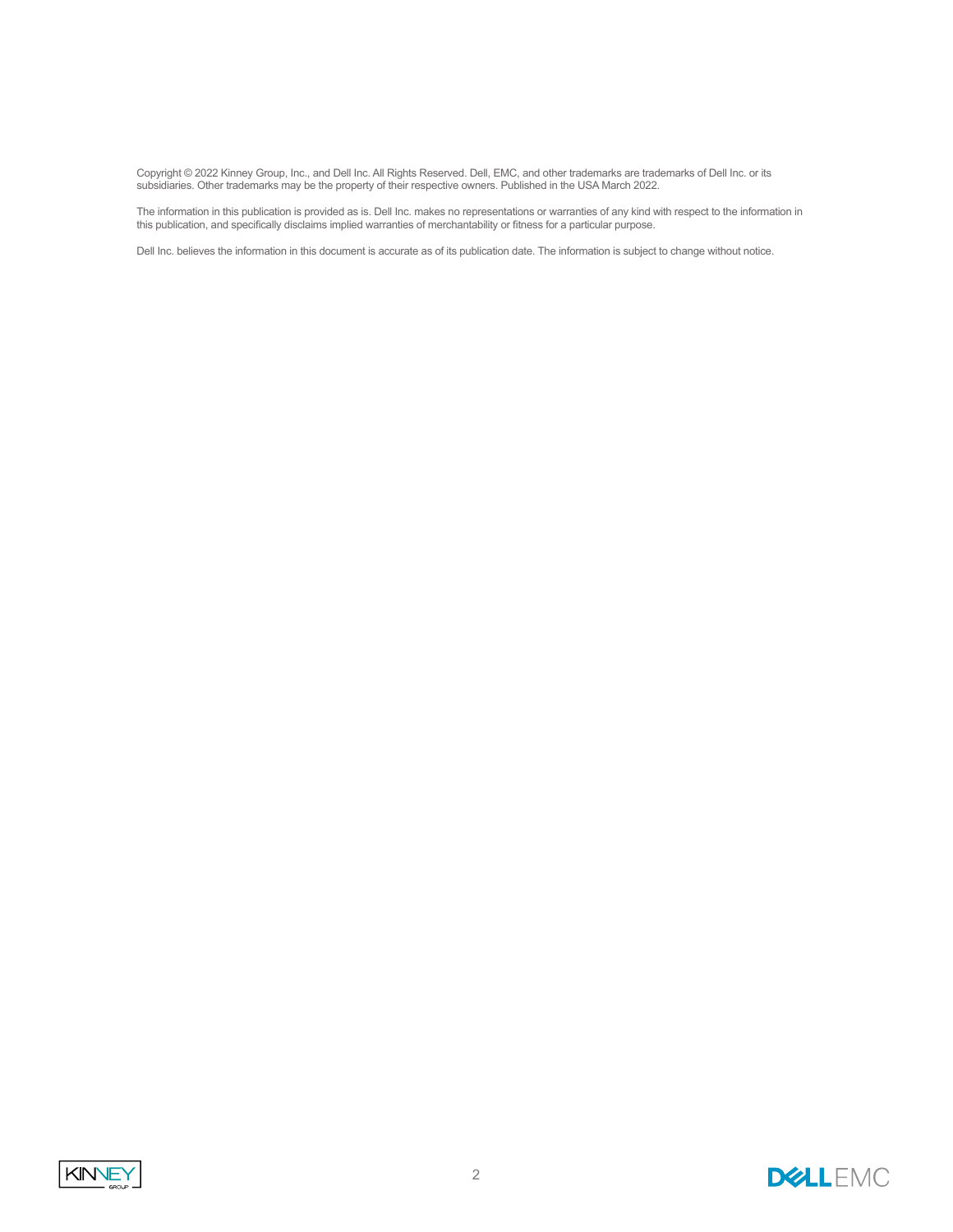## **Executive Summary**

In today's world of mission-critical applications, having realtime access to analytics supporting security, IT operations, and application performance is a core requirement. Since its founding in 2003, Splunk Inc. has been recognized as the industry leader for collecting application and infrastructure machine data, and turning that data into actionable intelligence.

Splunk's flagship platform, Splunk Enterprise, provides IT professionals with a flexible and powerful capability for taking any form of machine data (structured or unstructured), indexing it, and then providing analytical insights for supporting security, operations, and application performance use cases. For eight consecutive years, until the latest 2021 report, Splunk Enterprise has been recognized by Gartner as a leader in the Security Information and Event Management (SIEM) Magic Quadrant. Today, over 22,000 Commercial and Public Sector organizations and 95% of the Fortune 100™ trust Splunk as the platform of choice for turning machine data (i.e. log data) into analytical insights.

The Splunk Enterprise platform is typically deployed in three primary ways for customers:

- 1. Splunk Enterprise deployed and operated "on-prem" within an organization's own data center;
- 2. Deployed via Splunk Inc.'s SaaS offering Splunk Cloud;
- 3. Splunk Enterprise deployed via a "bring-your-own-license" approach where Splunk is installed and managed within a cloud provider (e.g. Amazon Web Services, Microsoft Azure, Google Cloud Platform) or within a dedicated hosting environment (e.g. Rackspace, Kyndryl)

For many customers, options 2 and 3 above are not viable for security, operational, total cost, or policy reasons. Organizations that deploy Splunk Enterprise within their own data centers take on the requirement for ensuring that the infrastructure elements supporting the Splunk platform — compute, storage, network — are properly sized and configured to ensure acceptable performance and ease of operation. Further, given the nature of the wide array of use cases Splunk supports, the on-prem architectures supporting Splunk Enterprise must be designed in a way that provides for effective scaling of compute and storage resources as use case count and data ingest grows.



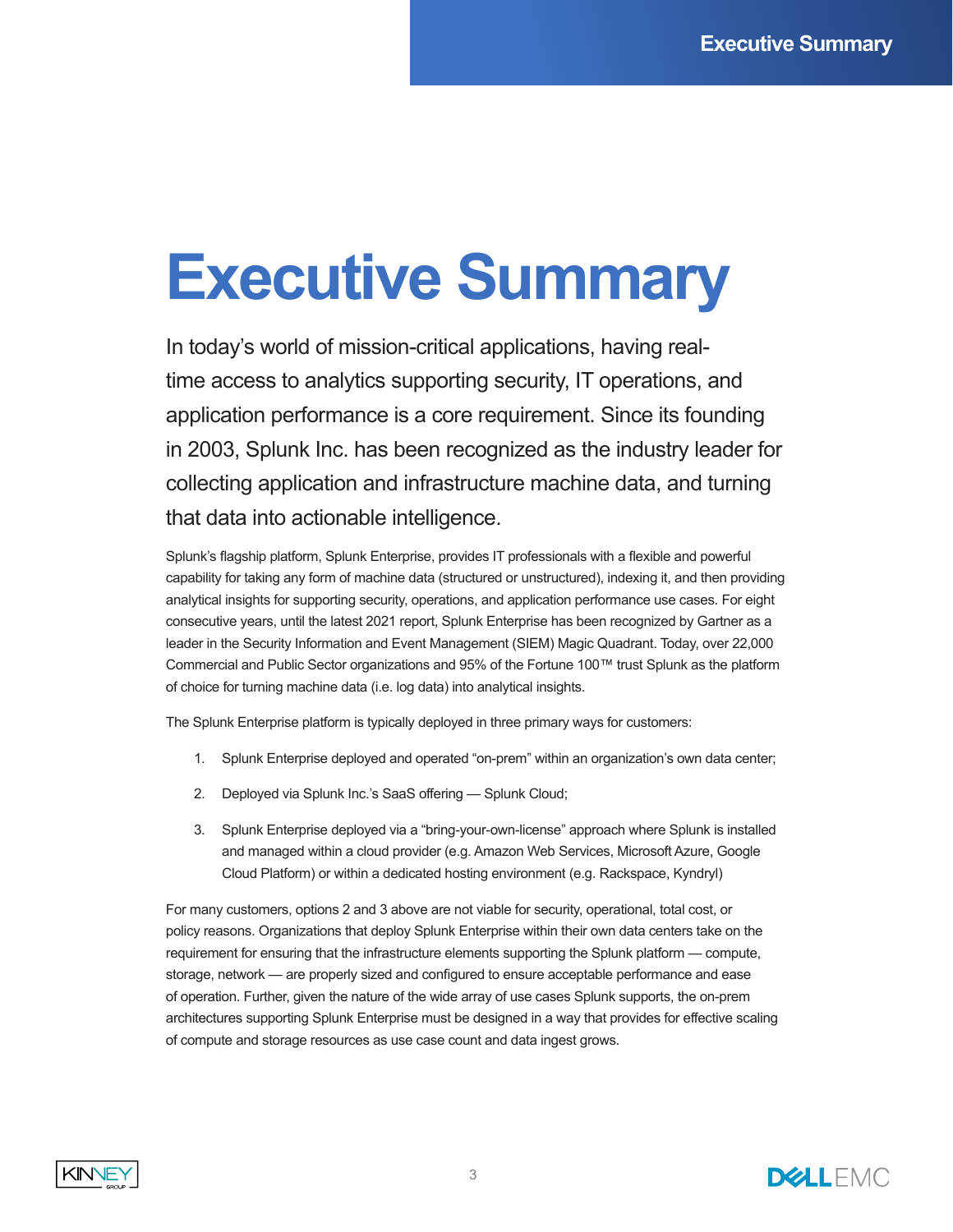Kinney Group, Inc. (KGI) is a longstanding, certified Splunk Services Delivery Partner and authorized Splunk Technology Alliance Partner. Since 2013, KGI has delivered over 600 Splunk engineering services engagements to Commercial and Public Sector organizations in North America and Europe. Over the course of the past nine years, KGI has had first-person experience with organizations operating Splunk Enterprise "on-prem," and are doing so in ways that are expensive to scale, expensive to operate, and not designed for Splunk to perform optimally at-scale. When Splunk Enterprise is expensive and does not perform, organizations cannot realize the rich returns Splunk can provide.

Based on experience, KGI believes customers required to operated Splunk Enterprise on-prem in their own data centers can do so very effectively with the Dell VxRail hyperconverged infrastructure (HCI) system, which combines the power of PowerEdge server hardware integrated with VMware vSphere, VMware vSAN, and the VxRail HCI system software.

KGI sees the following key advantages associated with running Splunk Enterprise on the Dell VxRail HCI system infrastructure:

- **VxRail HCI provides the ease and effectiveness of scale-out of compute nodes supporting the unique requirements of Splunk Enterprise indexers and search-head clusters.** Within the Splunk platform, indexers perform the tasks that enable Splunk Enterprise to ingest terabytes of data per day. Search heads, combined with Splunk's innovative "schemaon-read" architecture, provide end-users with access to rich analytics provided via Splunk reports, dashboards, and knowledge objects. Optimal performance of indexers and search heads is a requirement for a high-performing Splunk environment. The VxRail architecture, combined with VxRail HCI software, allows organizations to easily scale out their Splunk systems with minimal disruption.
- **Virtualizing Splunk Enterprise within a hyperconverged infrastructure provides flexibility and maximizes processing output for each hardware node.** Historically, Splunk has recommended that "on-prem" customers deploy Splunk on bare metal versus virtualized infrastructures. (Note: KGI has always found this recommendation interesting given that Splunk Cloud operates within a multi-tenant, virtualized environment in AWS). Deploying Splunk Enterprise on bare-metal server hardware is expensive and inefficient. Using VMware vSphere combined with the VxRail HCI system can more effectively provide the appropriate compute and memory resources required for Splunk Enterprise configurations compared to a bare-metal deployment approach.
- **VxRail HCI enables a common architecture that is suitable for Splunk Enterprise environments of all sizes.** This is an important consideration for organizations that may be running multiple instances of Splunk Enterprise in physically disparate data center environments. Having a consistent architecture approach that for environments of all sizes provides simplicities and efficiencies for customers operating Splunk Enterprise at multiple locations.
- **VxRail HCI combined with KGI's Atlas platform dramatically simplifies and optimizes the operation of Splunk Enterprise.** Splunk environments are powerful and are also complex. The



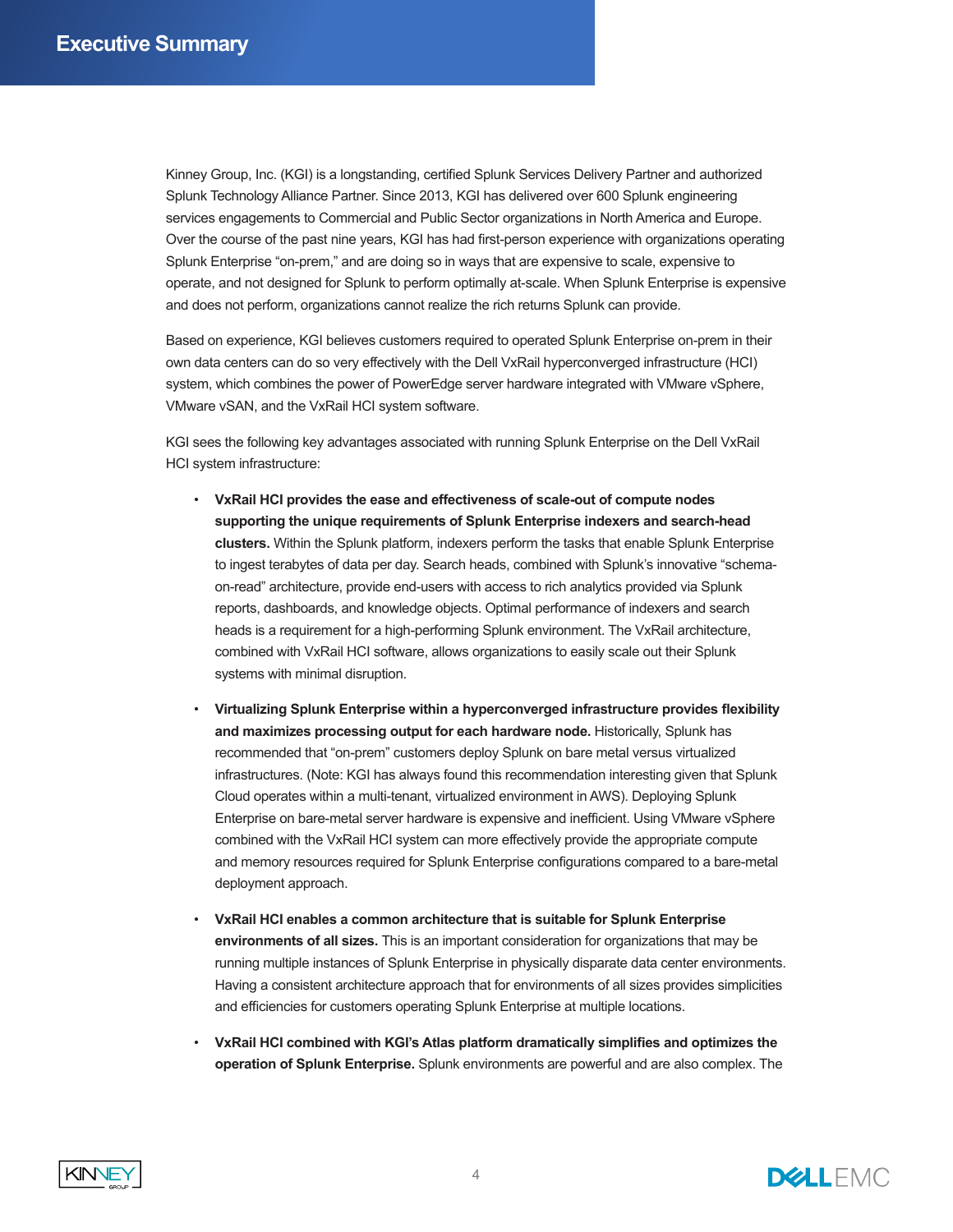VxRail HCI system approach simplifies the deployment and scaling of compute, network, and storage infrastructure needed to operate Splunk Enterprise. KGI's Atlas platform provides Splunk administrators with a comprehensive platform of utilities, automations, and tooling needed to optimize the operation and sustainment of Splunk Enterprise. The combination of VxRail and Atlas create a new paradigm of simplicity, performance, and efficiency for operating Splunk Enterprise environments of all sizes.

#### **Dell EMC VxRail Using Splunk SmartStore and ECS Enterprise Object Storage**

Traditional Splunk Enterprise deployments use a data life cycle management scheme designating data as being "hot," "warm," or "cold;" storing the data in "buckets" that align with these designations. Newer data is stored in hot and warm buckets requiring high-performance storage. Once data is considered archival in nature, it is moved into cold or "frozen" buckets for long-term storage. This data is stored and replicated on Splunk indexers, meaning that as data volume increases, additional indexers must be added or expanded.

Splunk SmartStore takes a different approach. SmartStore is a Splunk indexer capability that makes use of remote object storage — such as Dell EMC ECS — to store indexed data. As a deployment's data volume increases, demand for storage typically outpaces demand for compute resources. SmartStore provides the ability to manage indexer storage and compute resources in a more cost-effective manner by scaling these resources separately.

With SmartStore, the indexer storage footprint can be minimized, and I/O optimized compute resources can be chosen. Most data resides on remote storage, while the indexer maintains a local cache containing a minimal amount of data, including hot buckets and copies of warm buckets participating in active or recent searches.

Combining VxRail with ECS Enterprise Object Storage and Splunk SmartStore offers the following key advantages:

- **• Lower Total Cost of Ownership (TCO).** Compute and storage are effectively decoupled, providing the ability to scale storage for longer retention and scale Splunk indexers to meet ingest or other performance demands. Indexer footprint is also reduced, as warm/cold storage is replaced with the SmartStore cache.
- **• Performance at scale.** Searched data is brought to high-performance cache storage in VMware vSAN as needed, reducing ever-growing cold storage requirements. Cached data is based on age, priority, and access patterns.
- **• Faster failure recovery.** Because direct storage for Splunk indexers is minimized and the majority of data is decoupled from indexers, this allows for significantly faster indexer recovery and rebalancing.



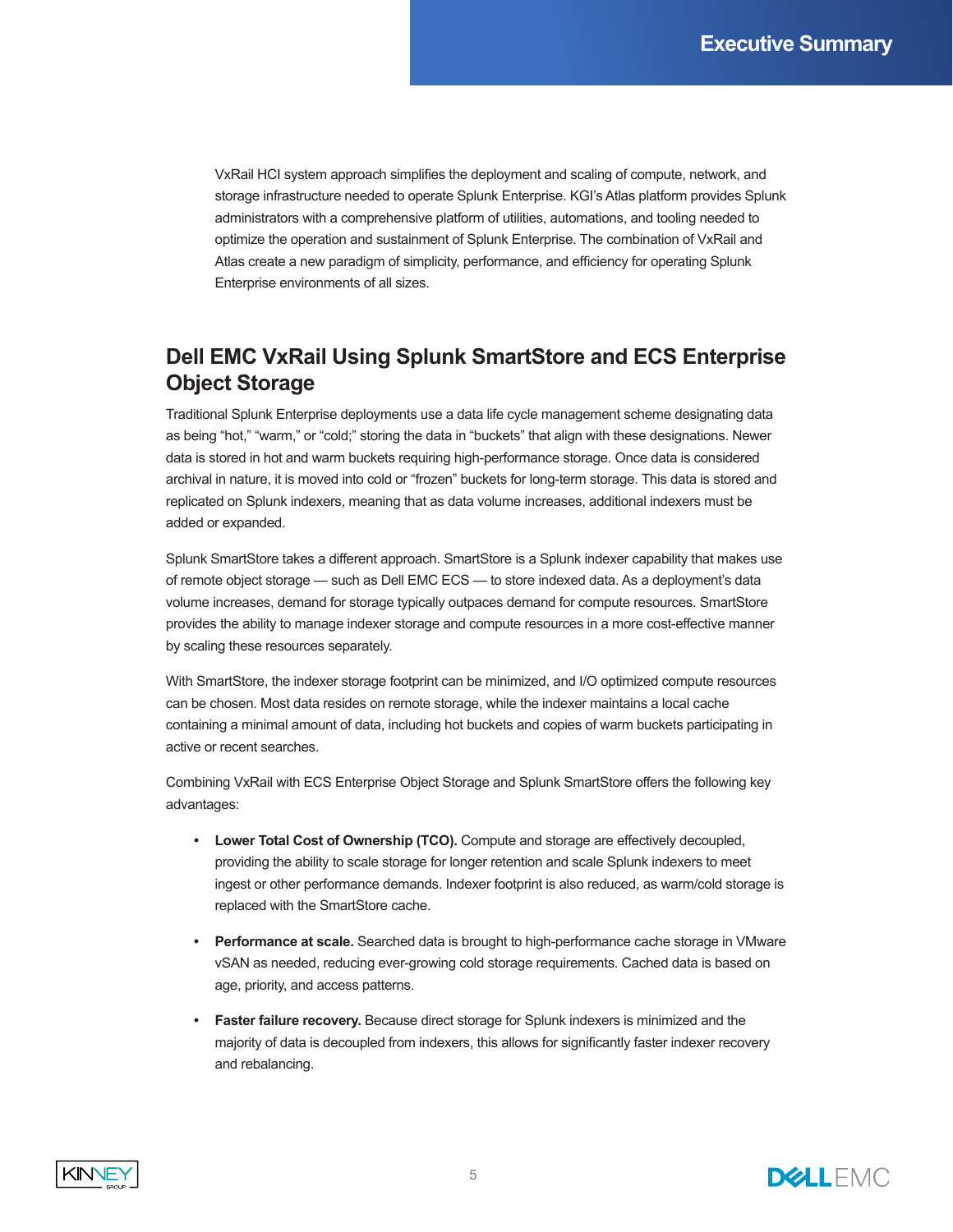To harness the power of the VxRail HCI system for supporting Splunk Enterprise, KGI has created this VxRail Reference Design for Splunk. This design makes optimal use of the VxRail HCI system architecture and VMware vSphere virtualization, and does so in a manner that aligns with published Splunk best practices and infrastructure requirements.

The designs created by KGI have been tested and validated in Dell's Customer Solution Center (CSC) environment. KGI executed performance testing on two primary design sizes that make use of VxRail HCI nodes in combination with Dell EMC ECS storage. The results of KGI's efforts were conclusive – the Dell VxRail HCI system is a superb choice for organizations seeking to operate Splunk Enterprise within their data centers, and do so in a way that is performant, efficient, and flexible.

## **Solution Design Overview**

The following reference architecture describes using Dell EMC VxRail hyper-converged infrastructure combined with Dell EMC ECS enterprise object storage for a virtualized Splunk Enterprise environment using Splunk SmartStore for data retention.

VxRail is a fully integrated, preconfigured, and pre-tested hyper-converged infrastructure solution. Powered by industry-leading vSAN and vSphere software, VxRail is the easiest and fastest way to streamline and extend a VMware environment while dramatically simplifying IT operations.

Figure 1 (following page) represents a reference architecture utilizing Splunk instances as virtual machines on a VMware vSphere 7.0 cluster following Splunk's documented virtualization best practices.

In the storage layer, VxRail leverages VMware vSAN technology to build a vSAN on groups of locally attached disks. This configuration provides rapid read and write disk I/O and low latency using an all-flash array. This Virtual SAN is used to hold all virtual machines and the Splunk SmartStore cache. For longer-term data retention, Dell EMC ECS is used as an S3-compatible object storage solution for Splunk SmartStore.



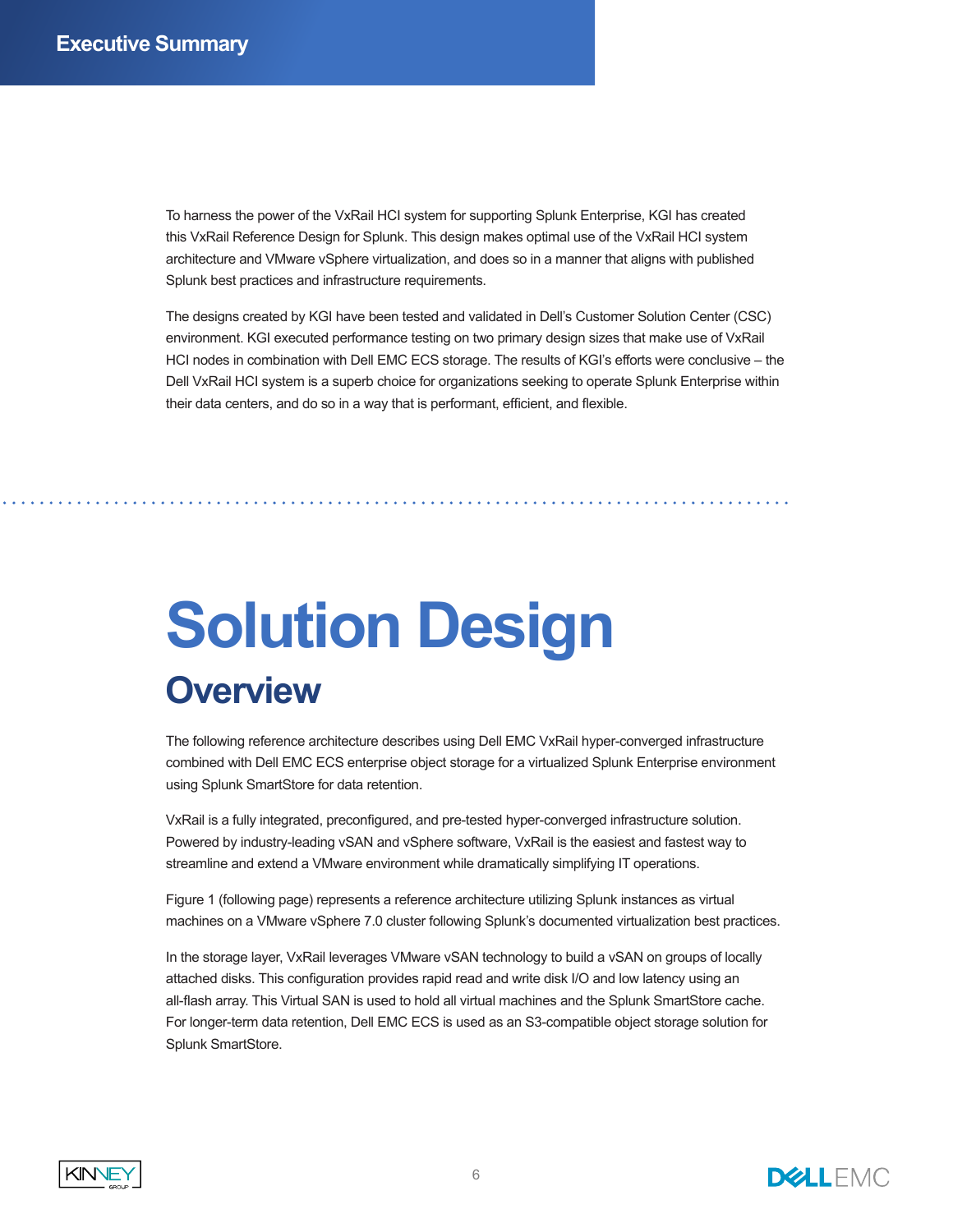

### **Representative Use Cases**

This solution design outlines the requirements for a Splunk Enterprise deployment utilizing Splunk Enterprise Security at three daily ingest rates (500GB, up to 2TB, and up to 5TB). Of course, if Enterprise Security is not required, ingest needs differ, or longer-term retention requirements change, the solution can be adjusted due to the scalable nature of VxRail and ECS. In all scenarios a SmartStore cache equivalent to approximately 30 days of ingest was chosen.



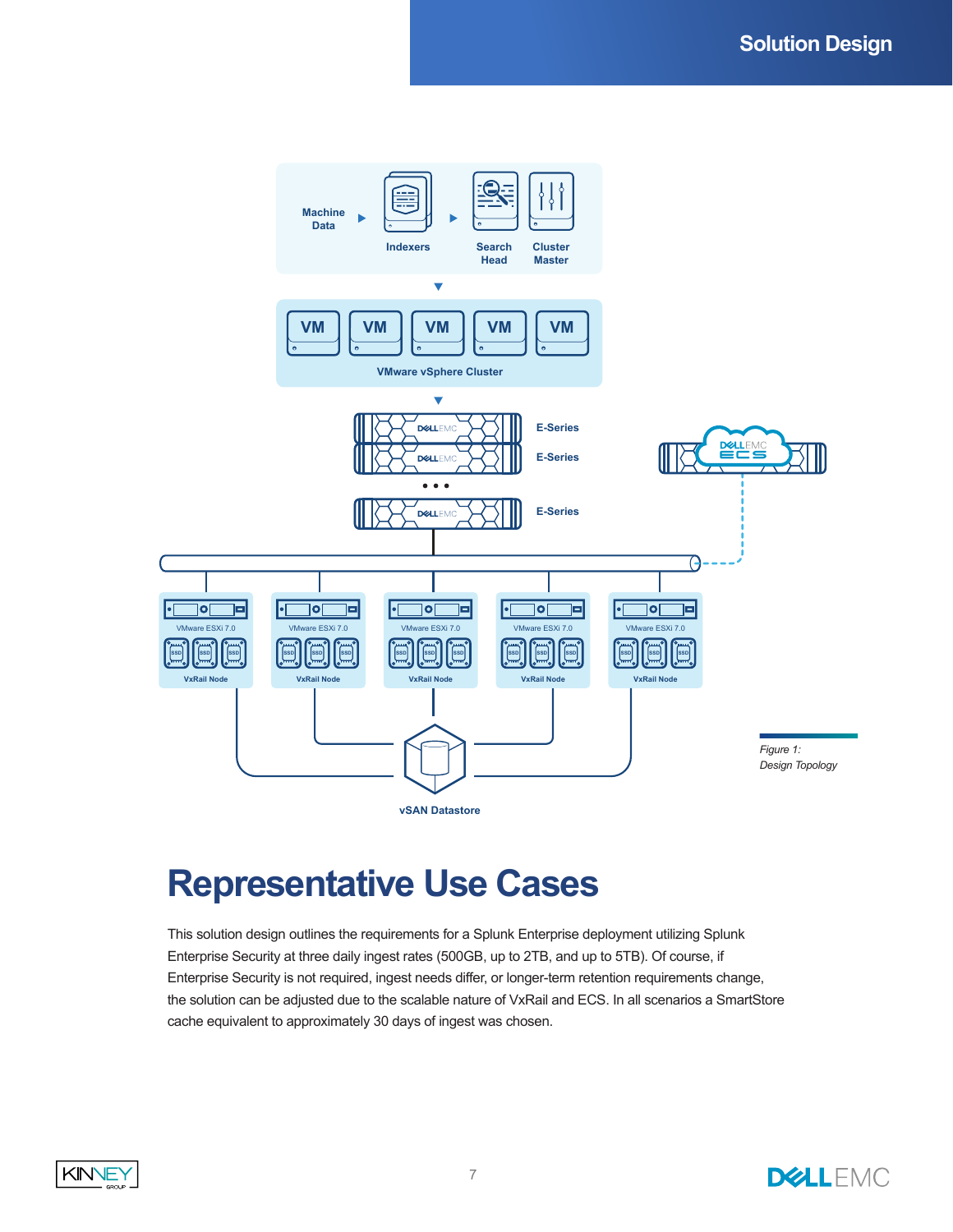Utilizing Splunk SmartStore and Dell EMC ECS, long-term data retention can scale independently of the size and number of Splunk indexers. Examples of ECS storage requirements based on daily ingest vs. desired retention periods are shown in the Table 1 below:

| <b>Daily Ingest</b> | <b>120 Day Retention</b> | <b>1 Year Retention</b> | <b>2 Years Retention</b> |
|---------------------|--------------------------|-------------------------|--------------------------|
| Up to 500GB         | 30 TB                    | 91 TB                   | 183 TB                   |
| Up to 2TB           | 120 TB                   | 365 TB                  | 730 TB                   |
| Up to 5 TB          | 300 TB                   | 913 TB                  | 1,825 TB                 |

### **Splunk Architecture**

Figure 2 shows the Splunk architecture chosen for this solution, which comes from Splunk's Validated Architectures. For more information about the architecture chosen, please see https://www.splunk.com/ pdfs/technical-briefs/splunk-validated-architectures.pdf

The design makes use of a single search head to run Splunk Enterprise and a separate search head for Splunk Enterprise Security, and multiple indexers in a cluster. For larger environments where more concurrent users are expected, a search head cluster is specified.





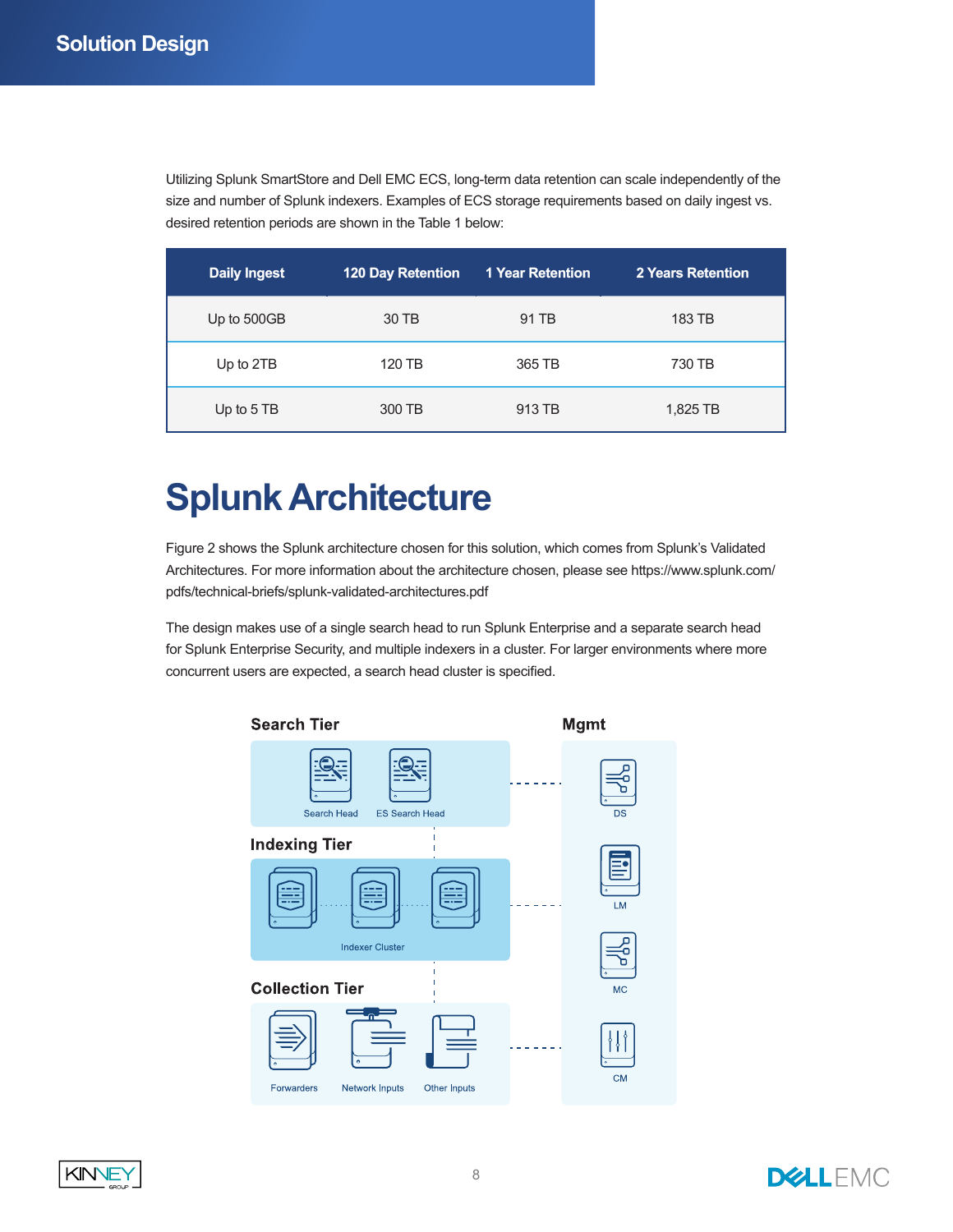#### **Splunk Virtual Machine Requirements**

Table 2 below shows the virtual machine requirements used for this design, chosen to meet or exceed Splunk recommendations for an Enterprise Security deployment. Splunk Deployment Server(s) were not included as part of these requirements as their usage depends on customer needs.

| <b>Daily Ingest</b>       | <b>vCPU</b> | <b>RAM</b> | <b>Storage (vSAN)</b> |
|---------------------------|-------------|------------|-----------------------|
| <b>Cluster Manager</b>    | 12          | 12 GB      | 300 GB                |
| Administrative Server     | 12          | 12 GB      | 300 GB                |
| Search Head               | 32          | 16 GB      | 300 GB                |
| Search Head (ES)          | 64          | 32 GB      | 300 GB                |
| Indexer $\leq$ 500 GB/day | 24          | 24 GB      | 1.85 TB               |
| Indexer $> 500$ GB/day    | 48          | 64 GB      |                       |

The Administrative Server noted in the table above includes Splunk server roles such as the license manager, monitoring console, and (for larger deployments), a search head deployer.

Storage requirements for each indexer includes allocation for the SmartStore cache and assumes an overall cache size approximately equivalent to 30 days of ingest. It also assumes the default Splunk settings of indexer cluster replication factor of 3 and search factor of 3.

### **VxRail Nodes and Virtual Machines**

For this reference design, VxRail E series servers were chosen for their balance of compute vs. storage and ability to support a vSAN configuration comprised entirely of NVMe storage. Given the disk I/O requirements of Splunk, Intel Optane for cache and NVMe for storage is specified as part of this design and is strongly recommended to ensure the highest possible vSAN performance.

Table 3 below shows the specification for VxRail E560N servers chosen for this design:



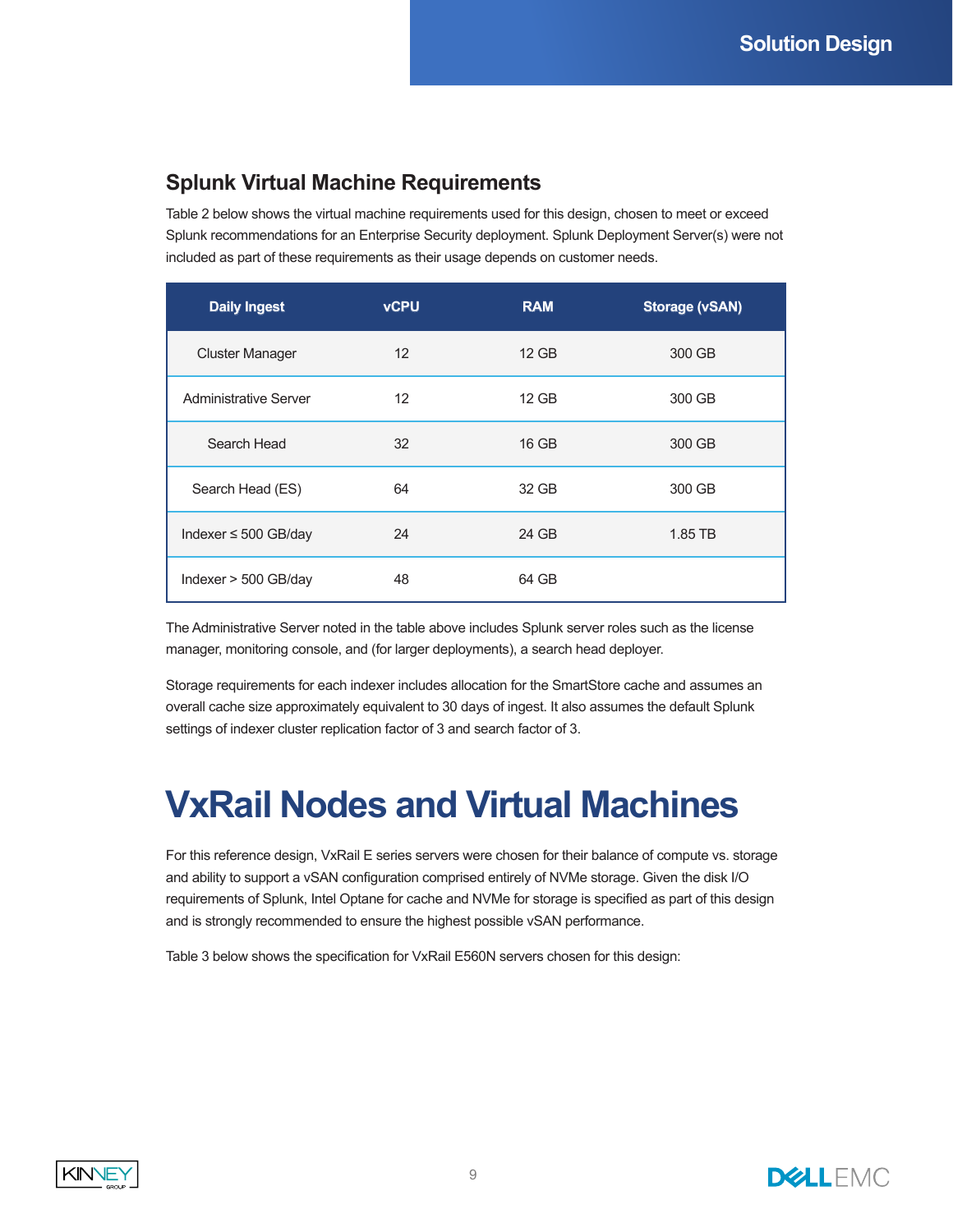| <b>Processor</b> | 2 x Intel 6258R (2.7GHz, 28 cores each)                                                                        |
|------------------|----------------------------------------------------------------------------------------------------------------|
| <b>Memory</b>    | 192 GB                                                                                                         |
| Cache            | 2 x 375 GB Intel Optane (1 per disk group, 2 disk groups/node)                                                 |
| <b>Storage</b>   | 6 x 1.92 TB NVMe (3 per disk group, 2 disk groups/node);<br>Leaves 2 free capacity slots for additional disks. |
| <b>Network</b>   | 2 x 25 GbF Ports                                                                                               |

Using the individual node specifications noted above, the resulting VxRail HCI cluster sizes for the three chosen daily ingest rates are shown below in Table 4:

| Daily Ingest:             | 500 GB / day | 2 TB / Day | 5 TB / Day |
|---------------------------|--------------|------------|------------|
| E560N Nodes               | 5            | 11         | 24         |
| Total CPU cores           | 280          | 616        | 1.344      |
| Total RAM (GB)            | 960          | 2.112      | 4,608      |
| Total raw storage (TB)    | 57.6         | 126.7      | 276.5      |
| Total usable storage (TB) | 17.7         | 45.5       | 105.9      |

*Note: The usable storage shown above assumes a vSAN "Failures to Tolerate" (FTT) policy of 1.*

Following Splunk recommended guidelines, Table 5 below shows the number of virtual machines required for the daily ingest rates specified in this design:

| Daily Ingest:          | 500 GB / day | 2 TB / Day     | 5 TB / Day     |
|------------------------|--------------|----------------|----------------|
| <b>Cluster Manager</b> |              |                |                |
| Administrative Server  |              |                |                |
| Search Heads           |              | 3 (SH Cluster) | 3 (SH Cluster) |
| Search Heads (ES)      |              |                |                |
| Indexers               |              | 20             | 50             |



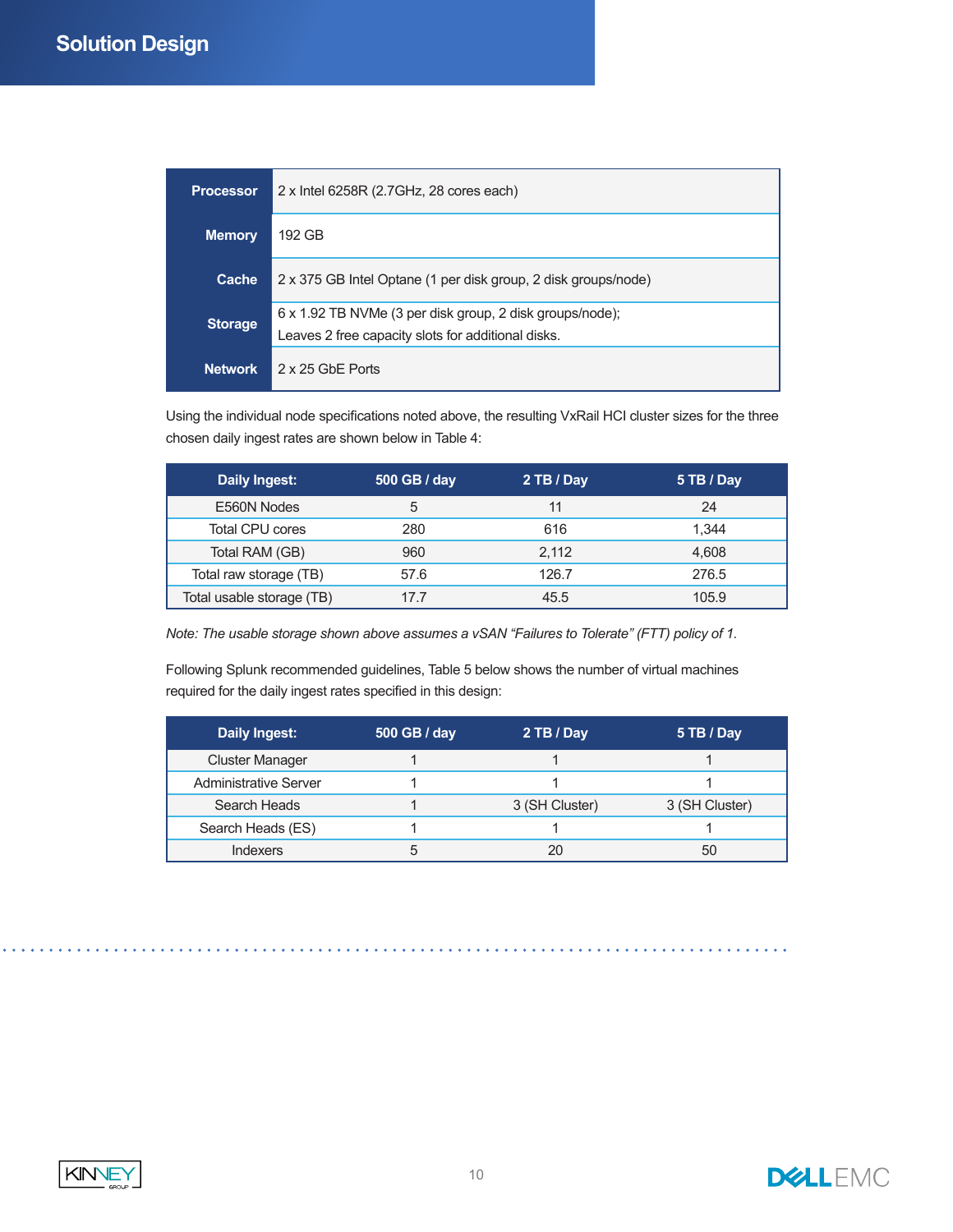# **Testing and Validation**

#### **Overview**

This solution design was tested and validated at the Dell Customer Solutions Center (CSC) using multiple daily Splunk ingest rates from 500 GB / day up to and including 2 TB / day.

#### **Hardware Used**

For compute, a cluster of VxRail E560 servers was used, configured to meet the specifications noted in Table 4 above. For Splunk SmartStore storage, a Dell EMC EX300 cluster was targeted.

#### **Virtualization Settings**

**Note:** Ingest rates above 2 TB/day were not tested due to limitations in the resources available at the Customer Solution Center where testing and validation of this design took place. Design calculations, however, indicate 5 TB/day is quite achievable using the requisite number of VxRail server nodes indicated in Table 4.

For each scenario, virtual machines comprising the Splunk Enterprise cluster were configured using the CPU and memory requirements noted in Table 3 and followed Splunk recommendations for deploying in a virtualized environment. All CPU and RAM resources were fully reserved for each virtual machine.

#### **Indexer and SmartStore Configuration**

A single 1.85 TB storage volume was configured for each Splunk indexer. While this amount of storage can handle the Splunk Enterprise installation and a SmartStore cache size equivalent to approximately 30 days of ingestion, the SmartStore cache size was kept low during testing to force cache eviction, causing searches to fetch data from SmartStore more frequently. To reduce cache thrash, the SmartStore cache can and should be adjusted to a higher amount in a production environment. Splunk Enterprise was configured with an indexer cluster replication factor of 3 and a search factor of 2.

The Dell EMC ECS storage cluster was configured with an S3-compatible bucket dedicated to Splunk SmartStore storage. Splunk was then configured with the relevant URI and authentication information to access this bucket.

#### **Software Used**

The following Splunk related software packages were used in the testing of this design:

- Splunk Enterprise 8.2.4
- Splunk Enterprise Security (latest version)
- Splunk TA cisco-asa (latest version)
- Splunk TA cisco-esa (latest version)
- Splunk TA cisco-wsa (latest version)
- Splunk TA isc-bind (latest version)



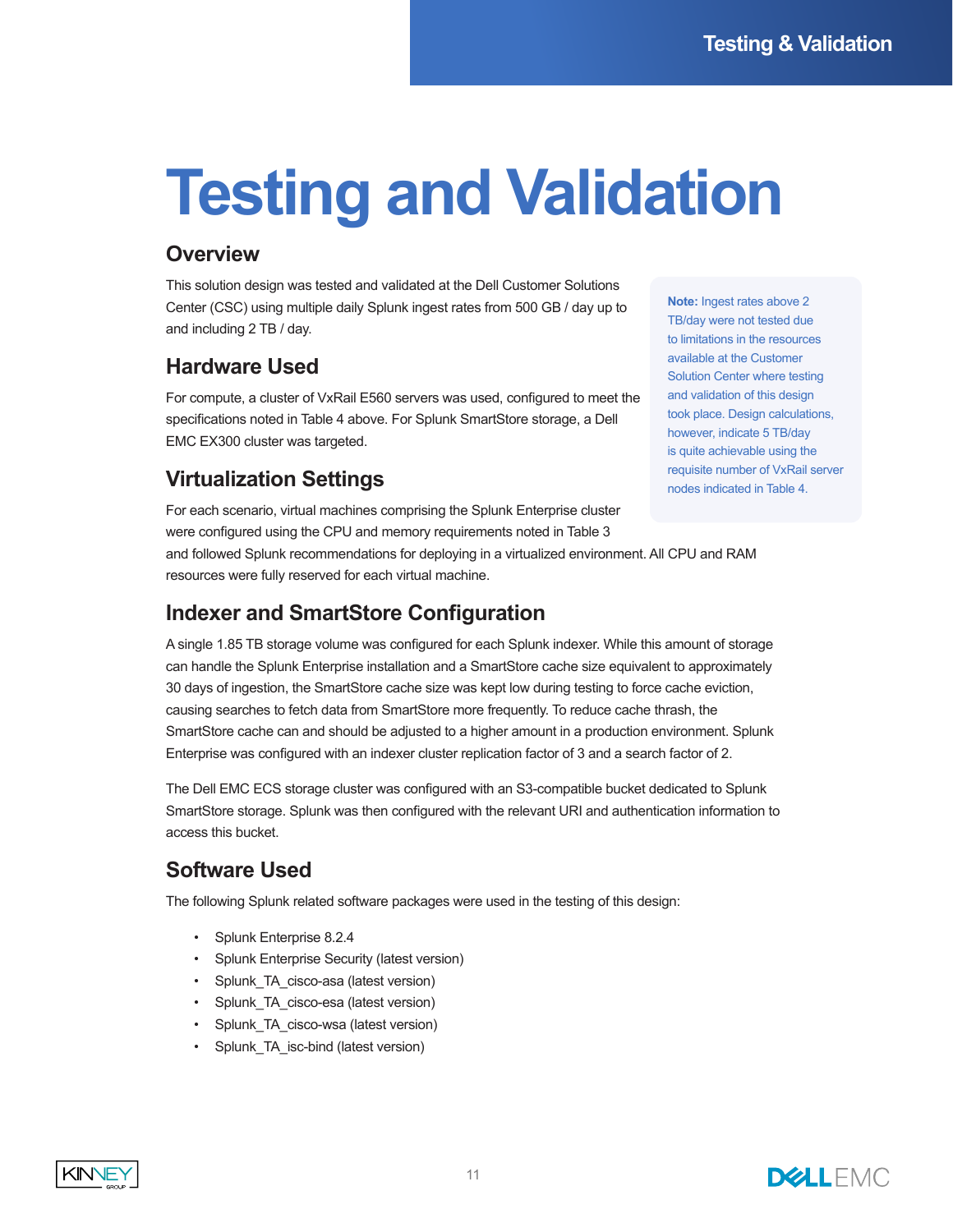- Splunk TA mcafee (latest version)
- TA-crowdstrike (latest version)
- splunk app\_gogen (version 0.5)

## **Testing Procedure**

Testing was designed to mimic a real-world customer environment running Splunk Enterprise Security (ES) on a single indexer cluster. One search head was dedicated to ES, and additional search head(s) were configured depending on the size of the environment. For ingestion rates at or below 500 GB / day, a single additional search head was deployed, while larger environments were configured with three search heads in a search head cluster configuration.

For sample data generation, the synthetic log tool Gogen was used, which is an application capable of reading samples and generating events to simulate various data sources for ingest, parsing, and load testing of various systems. The application also includes splunk app gogen, a modular input wrapper for streaming Gogen events into Splunk. For testing, Gogen configuration files were generated to simulate twenty (20) sourcetypes matching the various Splunk TAs mentioned above. Gogen and the related splunk app gogen were installed on multiple Slunk universal forwarders external to the Splunk cluster, the number of which was determined by the daily ingest amount being targeted.

#### **Enterprise Security Tuning**

Out of the box, Splunk Enterprise Security (ES) contains many inefficiencies in the search configuration. Enterprise Security was tuned to avoid skipped searches as much as possible while attempting to maintain the number of scheduled searches in the environment. In addition to enabling Splunk ES correlation searches, all common ES related data models were accelerated.

As a reminder, this tuning should be performed in any production Splunk ES environment to avoid skipped searches. While results were seen in the testing environment, the tuning should be continued for additional gains in scheduled search capacity in production.

## **Indexing and Search Performance**

To illustrate the indexing and search performance of the representative use-cases for this design, the 500 GB/day and 2 TB/day ingestion rate scenarios were chosen.

#### **500 GB / Day Ingestion Rate**

Figures 3 through 5 below show Splunk monitoring console output for cluster indexing performance, scheduled search performance, and SmartStore cache hits/misses at an ingestion rate of 500 GB/day. These indicate that 5 indexers were ingesting at or above the stated amount and that skipped searches remained at or near zero even with a high SmartStore cache miss ratio since the SmartStore cache settings were kept low to force more frequent downloads from SmartStore remote storage for testing.



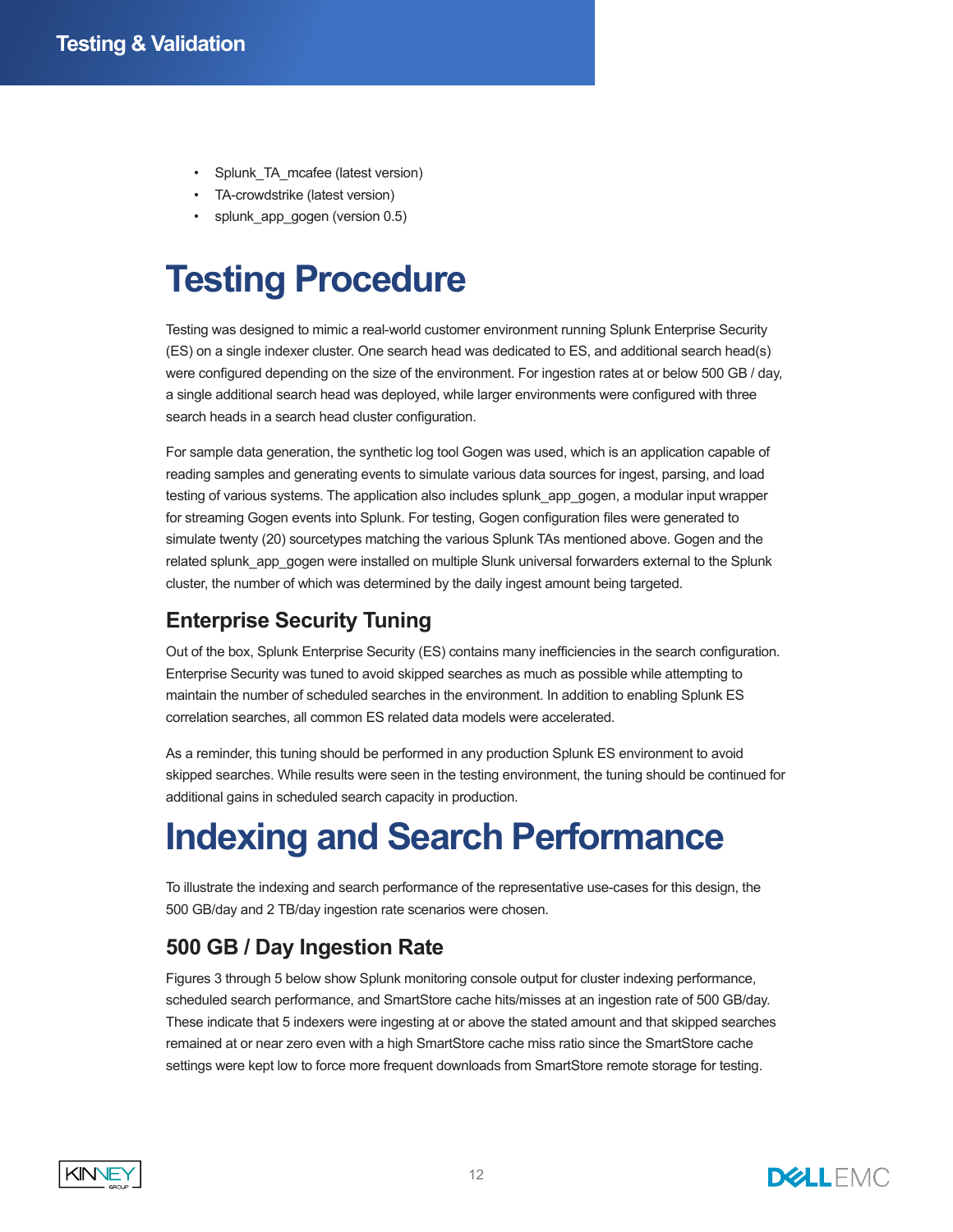| <b>Indexing Performance: Deployment</b><br>Group<br>All Indexers<br>$\psi$                                                                                 | <b>Hide Filters</b>            |                        |                          |                                          |                                              |                                         |                                 |
|------------------------------------------------------------------------------------------------------------------------------------------------------------|--------------------------------|------------------------|--------------------------|------------------------------------------|----------------------------------------------|-----------------------------------------|---------------------------------|
| A<br>Select views:<br><b>Snapshots</b>                                                                                                                     | Historical<br>Snapshot         |                        |                          |                                          |                                              |                                         |                                 |
| Overview of Indexing Performance                                                                                                                           | b                              |                        |                          | $6,524$ <sub>KB/s</sub>                  | <b>1,305</b> KB/s                            |                                         | $244$ <sub>KB/s</sub>           |
|                                                                                                                                                            | Indexers                       |                        |                          | Total Indexing Rate                      | Average Indexing Rate                        |                                         | Median Indexing Rate            |
| Indexing Performance by Instance<br>5 instances                                                                                                            |                                |                        |                          |                                          |                                              |                                         |                                 |
| Instance $\doteq$                                                                                                                                          | Pipeline Set Count $\doteqdot$ | Indexing Rate (KB/s) ≑ | Status $\Leftrightarrow$ | Parsing Queue Fill Ratio (%) $\doteqdot$ | Aggregation Queue Fill Ratio (%) $\doteqdot$ | Typing Queue Fill Ratio (%) $\doteqdot$ | Indexing Queue Fill Ratio (%) ≑ |
| $kgi-idx-04$                                                                                                                                               |                                | 4908                   | normal                   | 0.00                                     | 0.00                                         | 0.00                                    | 0.00                            |
| kgi-idx-01                                                                                                                                                 |                                |                        | 1170 normal              | 0.00                                     | 0.00                                         | 0.00                                    | 0.00                            |
| kgi-idx-05                                                                                                                                                 |                                | 244                    | normal                   | 0.00                                     | 0.00                                         | 0.00                                    | 0.00                            |
| $kgi - idx - 03$                                                                                                                                           |                                | 157                    | normal                   | 0.00                                     | 0.00                                         | 0.00                                    | 0.00                            |
| kgi-idx-02                                                                                                                                                 |                                |                        | 45 normal                | 0.00                                     | 0.00                                         | 0.00                                    | 0.00                            |
| Click instance name for more details.<br>Indexing rate measured over 30 seconds every 30 seconds (available with Splunk Enterprise 6.2 or later indexers). |                                |                        |                          |                                          |                                              |                                         |                                 |





**KINNEY** 

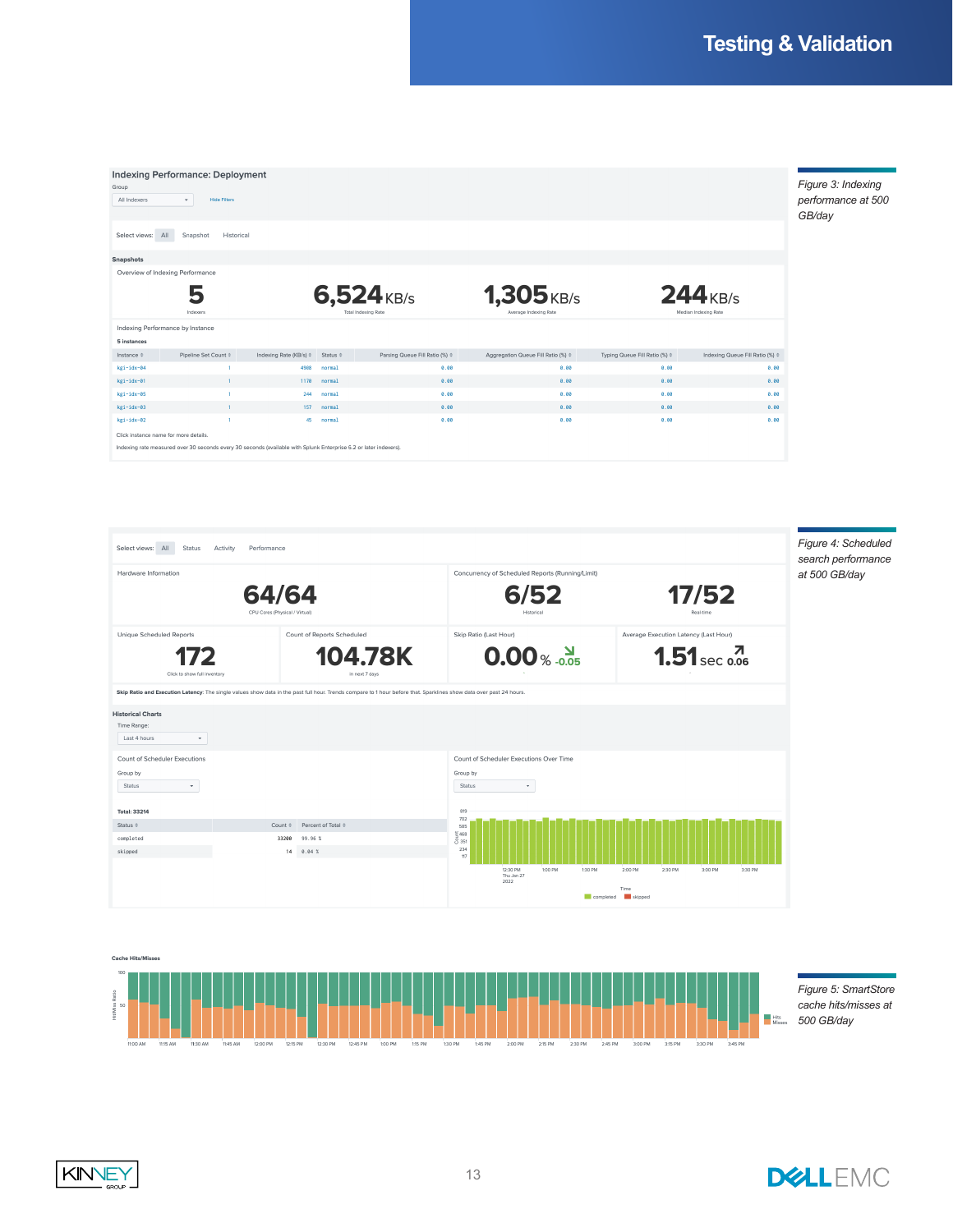#### **2 TB / Day Daily Ingest Rate**

Similar to the 500 GB/day results shown above, figures 6 through 8 below show Splunk monitoring console output for cluster indexing performance, scheduled search performance, and SmartStore cache hits/misses at an ingestion rate of 2 TB/day. These indicate that 20 indexers were ingesting at or above the stated amount and that skipped searches remained at or near zero even with a high SmartStore cache miss ratio since the SmartStore cache settings were kept low to force more frequent downloads from SmartStore remote storage for testing.



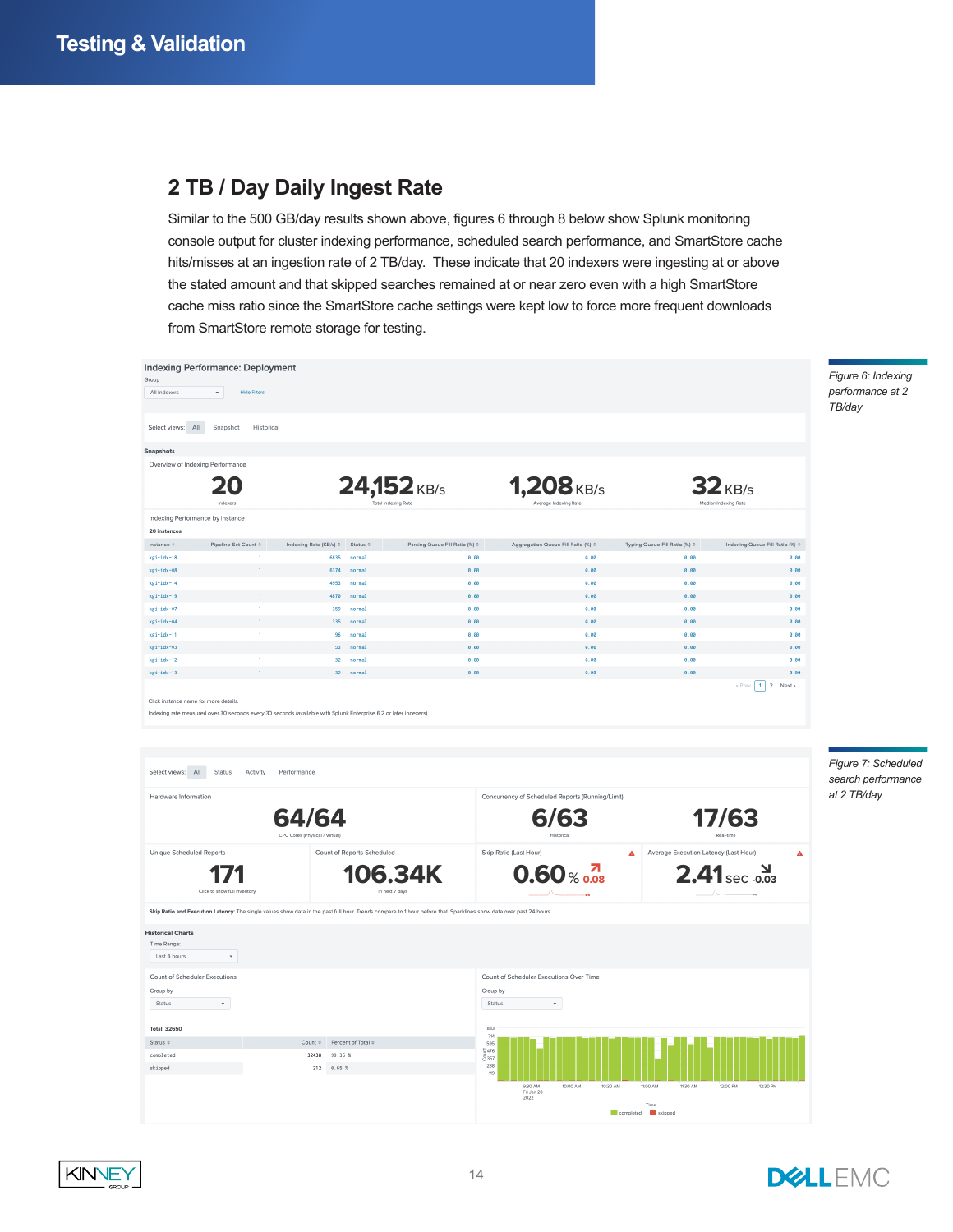*Figure 8: SmartStore cache hits/misses at 2 TB/day*

### **Additional Testing Observations**

During testing, average CPU and memory usage for the virtual machines in the Splunk Enterprise cluster for each scenario was at or below 50%.

In all tested scenarios, disk IOPS were measured concurrently on all virtual machines to test vSAN storage I/O performance. Average disk I/O met or exceeded Splunk recommendations in all cases. To ensure the best performance for the SmartStore cache, NVMe should be used for vSAN.

For testing, the Dell EMC ECS EX300 was used for SmartStore storage and retention. Being a 7,200 RPM SATA solution, it performs well to meet retention and compliance requirements, assuming that frequently used Splunk searches are typically within the 30-day cache window outlined in this design. Splunk searches frequently made outside of this timeframe would result in additional SmartStore "cache misses", resulting in more fetches from slower-tier storage on ECS and possibly longer search times. If this is expected, it would be beneficial to increase the SmartStore cache size by expanding the overall capacity of vSAN, or by moving to a more performant SmartStore solution using an all-flash capable ECS cluster, for example the Dell EMC ECS EXF900.

## **Conclusion**

With this reference design, customers should be able to match current and future needs for a Splunk Enterprise deployment using Enterprise Security that meet or exceed Splunk recommendations. Dell EMC VxRail combined with Dell EMC ECS enterprise object storage provides a solution that can be scaled to handle future needs without the need for extensive upgrades. Utilizing Splunk SmartStore, customers also gain the flexibility to scale compute and storage of indexed data independently without sacrificing performance as data ingestion and compliance requirements change.



Cache Hits/Misser